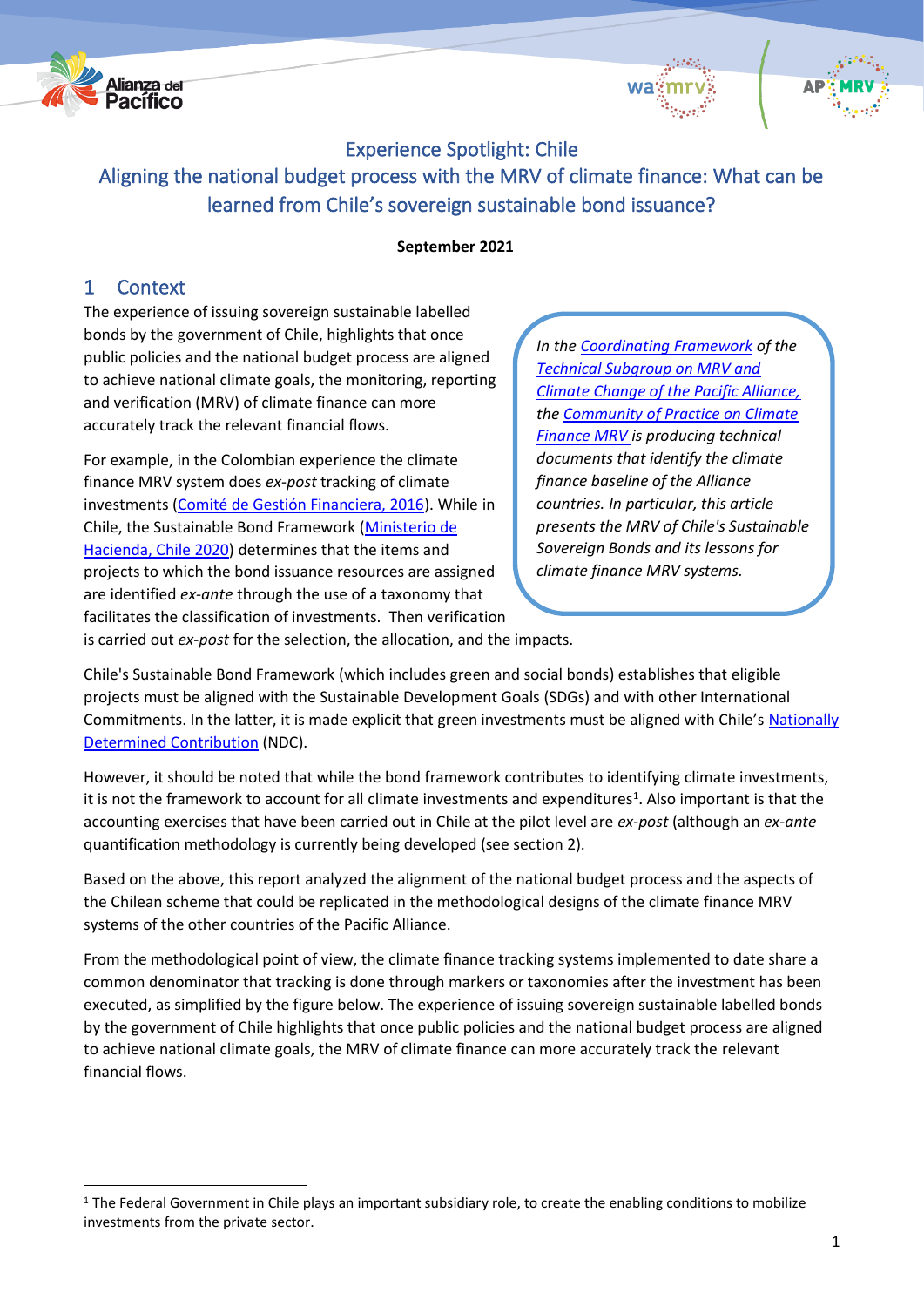

**Traditional Climate Finance Tracking Scheme**

The issuance of sustainable sovereign bonds presents an opportunity for climate finance MRV systems to be more precise. This is because the national budget process intentionally determines how to distribute the expense, which helps to identify projects and lines of spending associated with climate expenses<sup>2</sup> (see details in section 4). Schematically this is represented as follows.



## **MRV Plan after Consideration of the Green Bond Framework**

<sup>&</sup>lt;sup>2</sup> Chile's Budget Directorate of the Ministry of Finance defines public climate fxpense as those expenses that respond to programmes and initiatives that can be classified as climate change mitigation or adaptation actions as defined by [OECD's Rio Markers.](https://www.google.com/url?client=internal-element-cse&cx=012432601748511391518:xzeadub0b0a&q=https://www.oecd.org/dac/environment-development/Revised%2520climate%2520marker%2520handbook_FINAL.pdf&sa=U&ved=2ahUKEwiemPrtgtzyAhWzGFkFHZo6DE0QFnoECAYQAQ&usg=AOvVaw1QO5yiID9c0u4nIc8UOrtT) Likewise, the expenses are distributed across operational "current expenditures" and as a capital expense in active securities.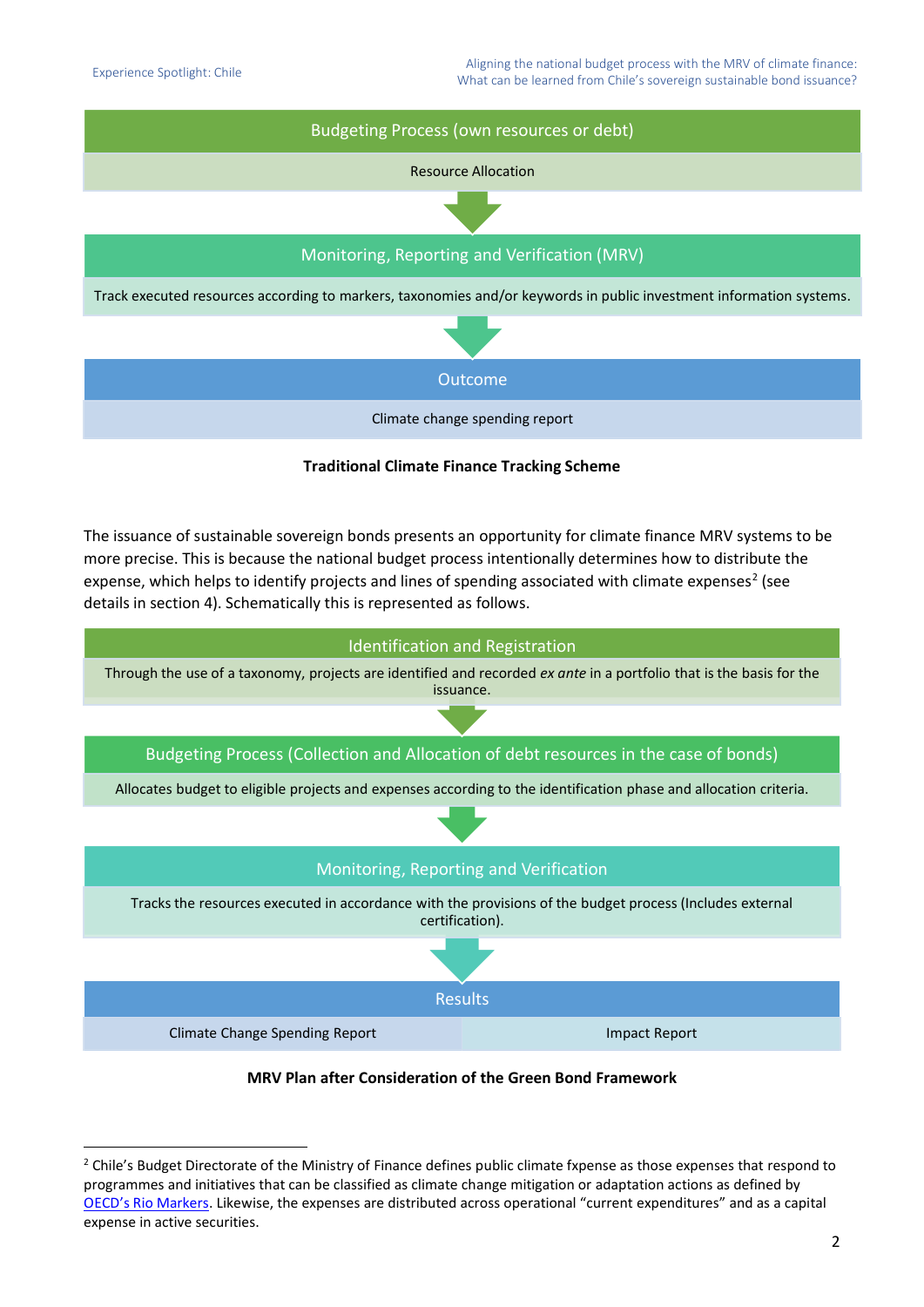## **Coherence between Green Bonds, Climate Finance and the Nationally Determined Contribution (NDC)**

Chile's [NDC](https://mma.gob.cl/wp-content/uploads/2020/04/NDC_Chile_2020_espan%25CC%2583ol-1.pdf) establishes in mitigation that the country "commits to a GHG emissions budget that will not exceed 1,100 MtCO<sub>2</sub>eq, between 2020 and 2030, with a maximum GHG emissions (peak) by 2025, and to reach a GHG emissions level of 95 MtCO<sub>2</sub>eq by 2030" (NDC 2020 update). In addition, in adaptation, "Chile will contribute to the global adaptation goal, reducing vulnerability, strengthening resilience and increasing the country's adaptation capacity, especially, increasing water security and considering naturebased solutions" (ibid.). The NDC also establishes that the **Financial Strategy against Climate Change (EFCC)** is one of its means of implementation.

In this regard, in the 2nd Pillar: *Promotion of the design and issuance of economic and financial instruments and market development;* the EFCC establishes the importance of "cross-sectoral collaboration and collaboration with private stakeholders to promote the development of new green and innovative financial instruments, in a technically feasible manner" and the sustainable bonds are a mechanism aligned with this Pillar. Chile has been a pioneer in Latin America in the use of this mechanism.

Finally, although the portfolio of projects eligible to be financed through green bonds must be aligned with the NDC, its link with the specific actions considered with it is not explicit, since the Sustainable Bonds Framework was prepared in parallel to the NDC. In practice, the sectors coincide, but there is no granularity at the project level and a challenge for future sustainable bond issues is to be able to fully determine that the portfolio projects are fully aligned with the NDC.

# 2 Status of Chile's Climate Finance MRV

The National Climate Change Policy and international commitments require reporting public spending on climate change as of the year 2020<sup>3</sup>. However, it is necessary to achieve effective coordination between ministries for the purposes of measuring, analyzing, registering, and verifying the financing of climate policy and management.

There are four methodological proposals for measurement/ monitoring. At the time of writing this report, three of them were prepared as methodological exercises; while a fourth has



**Metrotrain in Chile. Source. Ministry of Transport and Telecommunications.**

recently been officially adopted by the Budget Directorate of the Ministry of Finance (DIPRES) within the framework of the public expenditure report aimed at meeting the needs to reactivate the economy from the effects of the pandemic [\(Step by Step Plan\)](https://s3.amazonaws.com/gobcl-prod/public_files/Campa%C3%B1as/Chile-se-Recupera/Chile-se-recupera-2.0/210630_Reporte_Sustentabilidad_Inv_Publica_v6.pdf).

<sup>&</sup>lt;sup>3</sup> Additionally, there is the Draft Framework Law on Climate Change, Long-Term Climate Strategy, NDC, Step by Step Plan Chile recovers.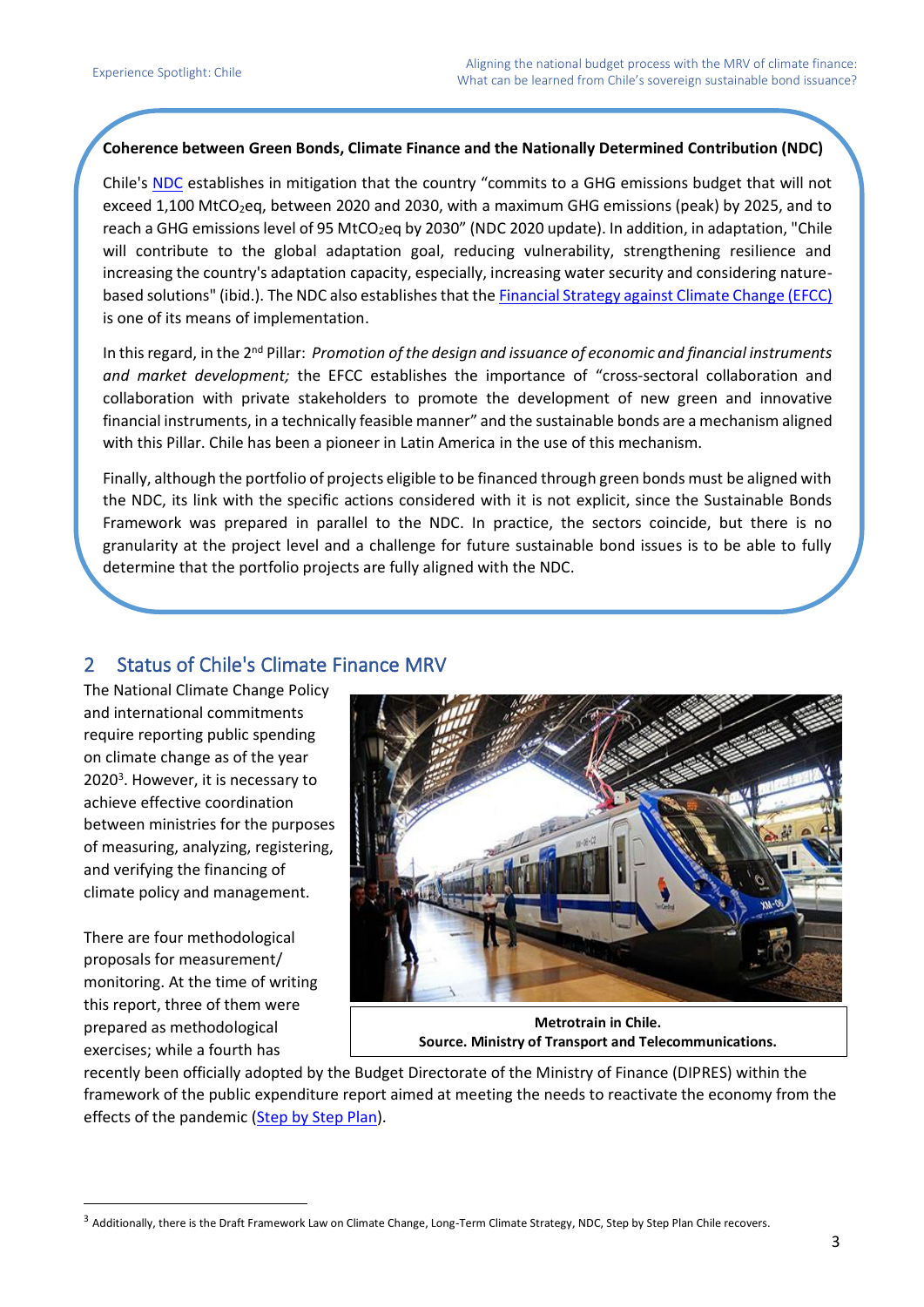## The Four Measurement Methodologies for Measuring/Monitoring Climate Finance in Chile

- 1. The first proposed methodology was developed by the Ministry of the Environment (MMA) with the support of UN Environment<sup>4</sup>. This methodology uses information at the microdata level through the spending reported in the investment initiatives files (IDI *-acronym in Spanish*) of the Integrated Project Bank (BIP) from the National System of Investments (SNI) in the Ministry of Social Development and Family (MDSF). Once the data have been identified, filters for multi-classification of climate spending are applied using the taxonomies of various Multilateral Development Banks, the European Union and COFOG (Classification of the Functions of the Government - purpose of spending). After filtering the investments, they are evaluated to check if there are dual-purpose classifications and the percentage applicable to climate change is weighted and the amounts are consolidated (MMA, 2021).
- 2. A second methodology proposed is based on budget accounting processed at an intermediate level and is the result of a project of the Ministry of Finance with UNDP. This method uses the information collected in the process of monitoring and evaluation of the programs and initiatives in the public sector by the Under Secretariat of Social Evaluation of the Ministry of Social Development and Family (MDSF) and DIPRES. With this method, first the programs and initiatives that can be included within the Central Government Expenditure are identified. Next, using the description of the program or initiative, it classifies whether it belongs in the category of climate change or not. And finally, it's defined whether it corresponds to mitigation or adaptation<sup>5</sup>. At the same time, a search is made using key words and activities using the River Markers for Mitigation and Adaptation. Finally, the global results are consolidated [\(Córdova 2021\)](http://www.dipres.cl/598/articles-225824_doc_pdf.pdf).
- 3. The third methodological proposal is supported by the Inter-American Development Bank and makes an *ex-ante* budget setting identifying, measuring, and monitoring the activities and expenditures relevant to respond to climate change. These activities can be considered as "a subgroup of the coding or marking to classify units of statistical data in standardized classification systems." But in any case, "the definition and classification of climate spending must be consistent with the statistical standards used in each country." ([Pizarro, 2021\)](https://publications.iadb.org/publications/spanish/document/Marcadores-presupuestarios-de-cambio-climatico-Conexiones-entre-los-sistemas-de-clasificacion-financiera-y-ambiental.pdf) Operationally, this methodology uses a double entry matrix to do the accounting.
- 4. The fourth methodology (recently adopted by DIPRES), is the most complete in terms of identified investments, and it corresponds to the "Sustainable Investment Report within the framework of the Step-by-Step Plan." Methodologically, the identification and classification of sustainability applied to the public investment component takes the information from the portfolio of investment initiatives for the year 2021. It is specified in subtitle 31 of the National Budget and is technically managed by DIPRES. The portfolio of projects identified by all the ministries is sent to the Ministry of the Environment for review and classification as sustainable, in such a way that it can be confirmed that at least 30% of the investment is sustainable according to the Plan of Recovery. The Ministry of the Environment used two criteria for the identification and classification of projects based on their sustainability: i) the contribution they make to the fulfillment of the commitments established in the 2020 NDC; and ii) those projects that comply with the classification standards of the international Climate Bonds Initiative (CBI), as well as the green investment classification framework of Chilean sovereign green bonds<sup>6</sup>.

<sup>4</sup> Capacity-building Initiative for Transparency.

 $5$  To determine if the program or initiative belongs to the climate change category, a detailed review of the description is carried out and the programs and initiatives of the ministries with the greatest incidence on climate change issues (Energy, Agriculture, etc.) are verified in greater detail. <sup>6</sup> The projects are classified based on the NDC 2020 and the Green Bond Framework in: A. Adaptation: sustainable water management, parks and resilient infrastructure. B. Mitigation: Sustainable Cities and Communities, Energy Efficiency and Clean Transportation. C. Integration: Solutions based on nature, forests and biodiversity.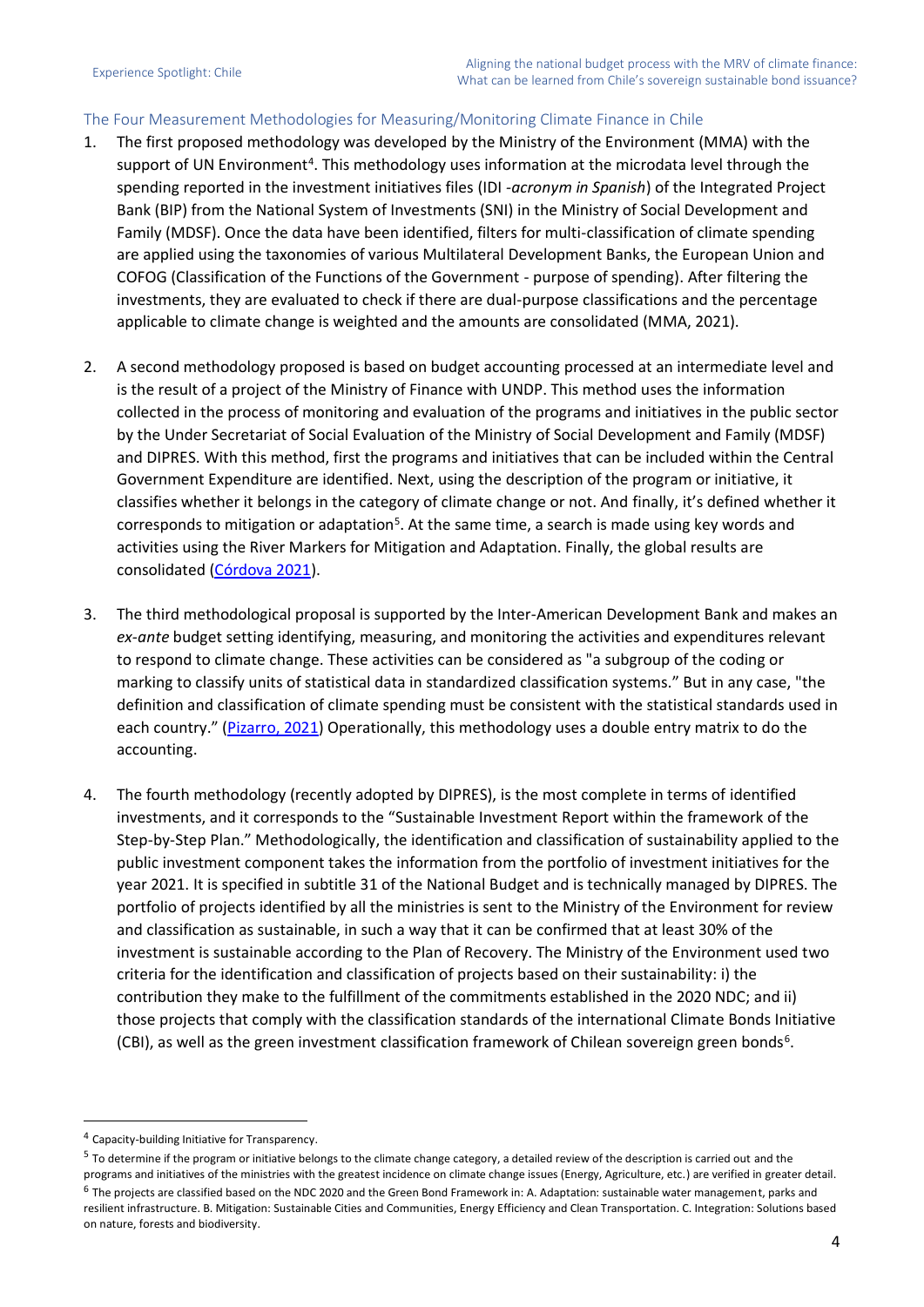The reporting and verification components of climate finance MRV in Chile will depend on the plan that Chile finally adopts. However, the methodology developed by the Ministry of Finance, which was a pilot<sup>7</sup>, reported 32 programs and initiatives related to climate change in 2019. "These constitute a total of \$ 322.4 million (Chilean Pesos or approx. \$407 million USD) and represent 0.71% of the total budget of the central government in 2019 (0.16% of GDP). 83% of spending on programs and initiatives is linked to climate change adaptation activities, while the remaining 17% has been associated with mitigation activities" (Córdova, 2021).

On the other hand, the MMA/CBIT report quantified approximately US \$ 1.1 billion (Galarce 2021) and the Step-by-Step Plan report recorded US \$ 1.775 billion executed during the first half of 2021.

Importantly, it should be noted that the information consulted by the four calculation methods does not indicate any verification mechanisms for the reported expenditure.

### *Prospective analysis: Green bonds and article 6 of the Paris Agreement*

As countries deepen their use of green bonds to mobilize climate investments, they could explore options for financing mitigation projects that have a higher level of ambition compared to projects used to meet their NDCs. These projects with a higher level of ambition could eventually generate *Internationally Transferred Mitigation Outcomes* (*ITMOs*) that could be transferred under the rules to be agreed in Article 6 of the Paris Agreement.

To explore this option in the Chilean context, future revisions of The Sustainable Bond Framework and the NDC should explicitly clarify which projects in the portfolio are destined to comply with the NDC, and which projects will be used to generate ITMOs. This could also involve reviewing the system of climate finance MRV and the countries' emission and inventory records. In this regard, the value of this analysis is to explore financing mechanisms for the initial climate investments of projects with the potential to reduce emissions that are demonstrably "additional" compared to the projects that support the goals of the NDC. In any case, the transaction of the resulting ITMOs will follow the protocols agreed by the parties and is understood as an independent process of financing from the bond mechanism.

Finally, this discussion opens the door to many questions, among which the following stand out:

- Is it worth it from a strategic and financial point of view, to take on national debt to generate ITMOs?
- How to decide in which cases this scheme should be used?
- How to avoid double counting emission reductions for the NDC and ITMOs?
- What sectors or types of projects should be prioritized to generate ITMOs and which ones to comply with the NDC?

 $<sup>7</sup>$  To be official, the methodology should be applied in the Budget Law</sup>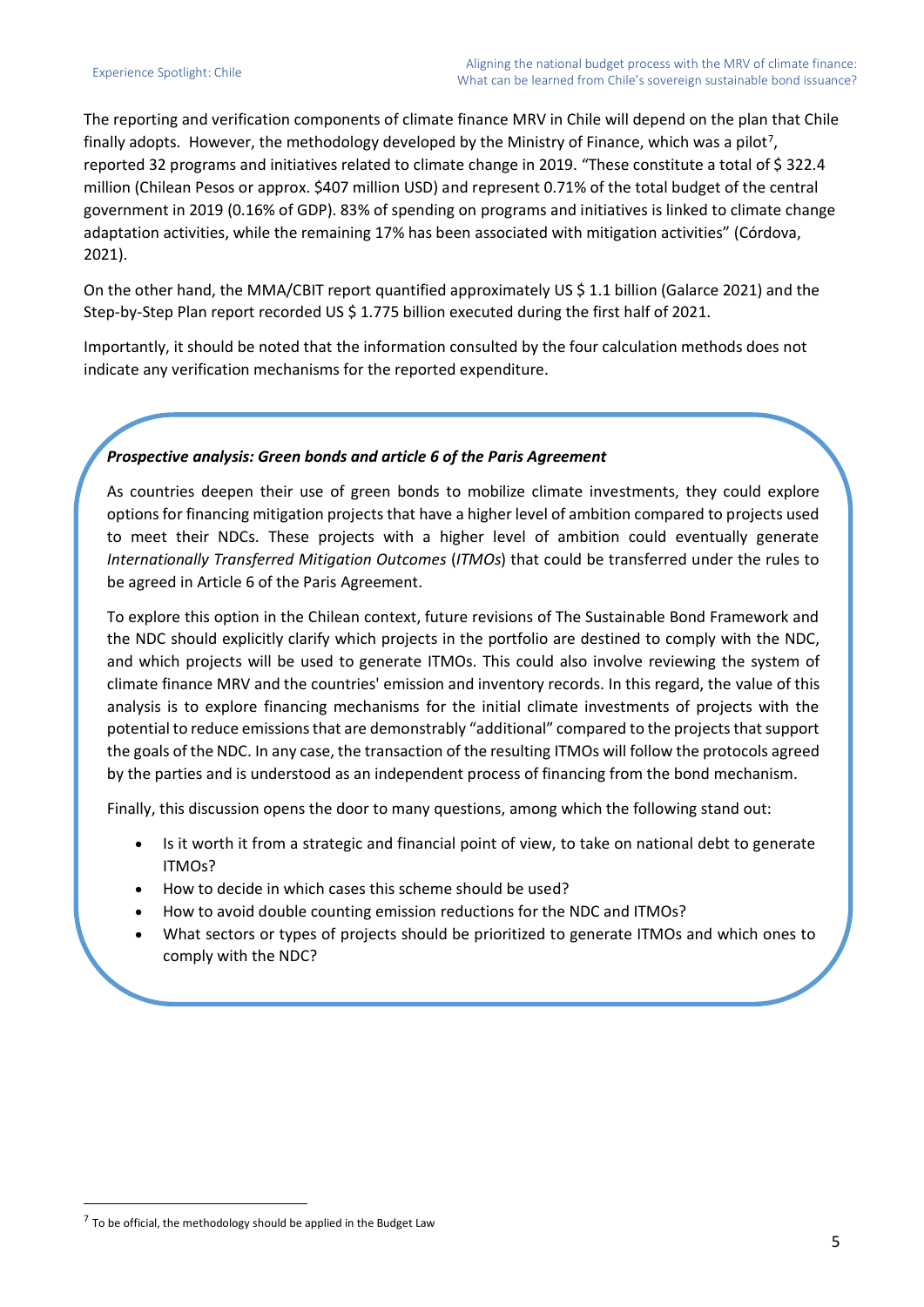# 3 Sustainable Sovereign Bonds of Chile

Sovereign sustainable bonds in Chile are a financing instrument to obtain resources whose use is exclusively to partially or totally, finance or refinance, projects related to the environment, climate change and social spending, or other similar goals. [\(Rodríguez 2021\)](https://www.cr.undp.org/content/costarica/es/home/library/documento-de-trabajo--informe-de-viabilidad-de-las-emisiones-pot.html).

Sustainable bonds mobilize resources from national and international capital markets for adaptation to climate change, reduce greenhouse gas (GHG) emissions, deliver renewable energy, or other environment-friendly projects. In



**Source University of Chile.**

general, there are no differences between a sustainable or green bond and conventional bonds, but the former can improve the cost of borrowing for the issuer.

## 3.1 Summary of the process for issuing sustainable bonds in Chile

- The Sustainable Bond Framework (ICMA/CBI)<sup>8</sup> (Ministry of Finance)<sup>9</sup> describes the obligations of Chile, headed by the Public Debt Office of the Ministry of Finance, as the issuer of the bond to investors. In particular, the framework determines that investment priorities are prioritized in environmental<sup>10</sup>, social, economic, and socio-economic risk management themes.
- The framework also determines that the principal and interest payments on the bond do not depend on the performance of the projects. In other words, the performance risk for investors is eliminated. In addition, it determines that the use of the resources is to finance the tax; operational, asset and intangible expenses and transfers to eligible green and social sectors according to a taxonomy that is aligned with the budget framework $^{11}$ .
- Explicitly, the framework determines that the resources collected will not finance assets that increase GHG emissions (e.g. fossil fuels, deforestation).
- The project evaluation and selection process include a statement of objectives for the bonds aligned with priority sectors, selection criteria, and a selection process for projects, assets, and expenses.
- The Sustainable Bond Committee is in charge of implementing the framework and all its actions, including the selection of investments, allocation of bond proceeds and the preparation of reports. This committee is made up of the Ministry of Finance, the Ministry of the Environment, and the Ministries that execute the approved expenditures.
- Among the allocation procedures, the sector Ministries and the Budget Office of the Ministry of Finance (DIPRES) identify the expenses that may be eligible, and the climate impact is validated by the Ministry of the Environment. Once the expenses are chosen, the Ministry of Finance issues the bonds and

<sup>&</sup>lt;sup>8</sup> The framework is based on the processes established in the standards of the International Capital Markets Association (ICMA) and the Climate Bonds Initiative (Version 3 2017), which are standards that allow the green attributes of bonds to be certified.

<sup>&</sup>lt;sup>9</sup> The revised version for the preparation of this article is the one published in November 2020.

<sup>&</sup>lt;sup>10</sup> Focusing on: Clean Transportation, Energy Efficiency, Renewable Energy, Natural Resources, Land Use and Marine Protected Areas Water Management and Green Buildings

 $11$  In addition to the taxonomy presented in the framework, it is also made explicit that expenses not reflected in the taxonomy that align with other internationally recognized and accepted taxonomies will be accepted, although it is not explained what process will be followed to accept said expenses or taxonomies.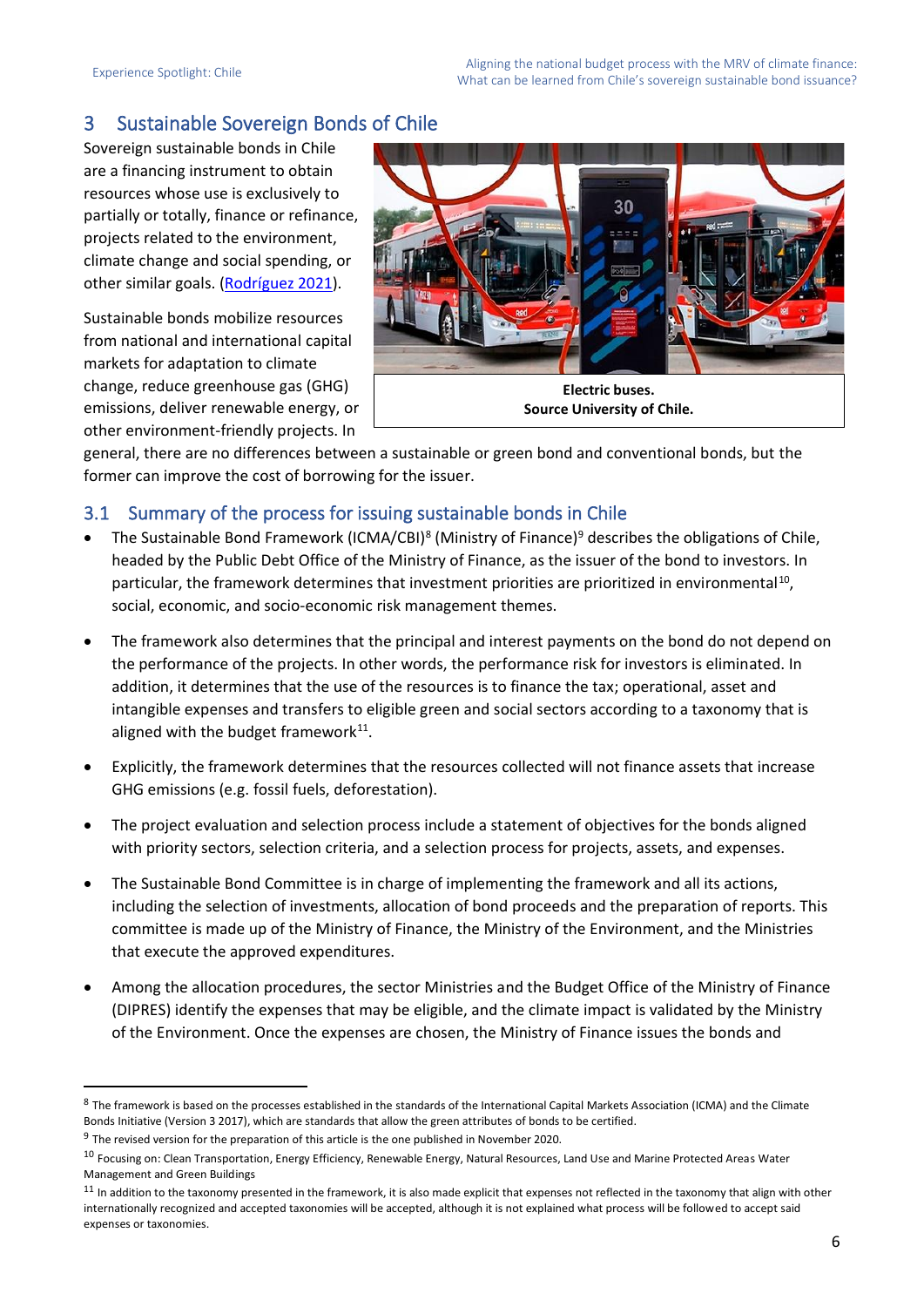transfers the resources collected to the general account, and then they are nominally assigned to the eligible items of each executing ministry.

- Each issuance is made up of a specific portfolio of eligible projects or expenses and the Ministry of Finance assigns the resources for the designated amounts. Likewise, to predict project cancellations, delays in execution or adjustments that make them ineligible within the framework, the amount of the issuance is less than the value of the specific portfolio of eligible projects or expenses<sup>12</sup>.
- Finally, another noteworthy achievement is that Chile's first sovereign green bond issue (2019), executed in dollars (June 17) and euros (June 25), obtained in both currencies the lowest rate in the country's history (3.53% for USD 1,418 million and 0.58% for €861 million). They also obtained record market demands (12.8 times the amount offered in the case of USD, and 4.7 times for euros)<sup>13</sup>. They are also the first green sovereign bonds in the Americas and the first green sovereign bond in euros to be issued by a non-European issuer. An important source of demand for the bonds was made by investors specialized in green bonds in the context of the growing demand for financial products that robustly integrate environmental, social and governance (ESG) and climate risk management criteria [\(Boitreaud, 2021\)](https://documents.worldbank.org/en/publication/documents-reports/documentdetail/459991621583141166/paving-the-path-lessons-from-chile-s-experiences-as-a-sovereign-issuer-for-sustainable-finance-action).

## 3.2 MRV of Sustainable Sovereign Bonds

The reporting scheme established in the Sustainable Bonds Framework, which is the basis for monitoring, reporting and verification of the bonds, focuses on the preparation of [three reports for investors as follows:](https://www.hacienda.cl/noticias-y-eventos/noticias/ministerio-de-hacienda-publica-el-reporte-2020-de-bonos-verdes-)  [eligibility, allocation and impact.](https://www.hacienda.cl/noticias-y-eventos/noticias/ministerio-de-hacienda-publica-el-reporte-2020-de-bonos-verdes-) These reports are accompanied by the External Audit Report and the Post-Issuance Verification Report.

| <b>Report</b>                | <b>Scope</b>                                                                                                                                          | <b>Content</b>                                                                                                                                                                                                                                                                                                                                                                                | <b>Responsible</b>                                                                          | <b>External</b><br>audit? |
|------------------------------|-------------------------------------------------------------------------------------------------------------------------------------------------------|-----------------------------------------------------------------------------------------------------------------------------------------------------------------------------------------------------------------------------------------------------------------------------------------------------------------------------------------------------------------------------------------------|---------------------------------------------------------------------------------------------|---------------------------|
| <b>Allocation</b><br>report  | Presents annually the<br>allocation of the bond<br>resources until they have<br>been fully allocated.                                                 | Description of the projects and amounts<br>disbursed.<br>% of revenue allocated by project or program;<br>% of income allocated for financing and<br>refinancing.<br>The remaining balance of unallocated<br>$\bullet$<br>revenue.<br>% of co-financing by project or program.<br>$\bullet$<br>Notes that detail changes in the execution or<br>$\bullet$<br>change of value in the projects. | DIPRES-<br>Ministry of<br>Finance                                                           | Yes                       |
| <b>Eligibility</b><br>report | Confirms that the<br>prioritized expenditures<br>in the project portfolio<br>correspond to the<br>eligible sectors according<br>to the taxonomy used. | Confirms the eligibility of the projects included in<br>the report aggregated by the sectors established in<br>the CBI standard. It also informs about possible<br>modifications of the projects that cause them to<br>be excluded from it.                                                                                                                                                   | Ministry of<br>Finance                                                                      | N/A                       |
| Impact<br>report             | Prepared annually and<br>with at least one<br>indicator per eligible<br>expense category.                                                             | Expected impact of projects and assets;<br>Qualitative performance indicators and,<br>where feasible, quantitative performance<br>measures of project impact;<br>The methodology and underlying assumptions<br>used to prepare the performance indicators<br>and metrics to be disclosed.                                                                                                     | Ministry of<br>the<br>Environment<br>with<br>information<br>from<br>executing<br>ministries | No.                       |

**Characteristics of the reports required by the sustainable bonds' framework.** 

Source: The Sustainable Bonds Framework and the 2019 and 2020 green bonds reports.

<sup>&</sup>lt;sup>12</sup> In any case, the framework determines that duplication in the allocation of resources to projects should be avoided. On the other hand, the framework does not determine what the ratio should be between the value of the portfolio and the value of the issue.

<sup>&</sup>lt;sup>13</sup> The bond in dollars has a maturity date of 2050 and the bond in euros 2030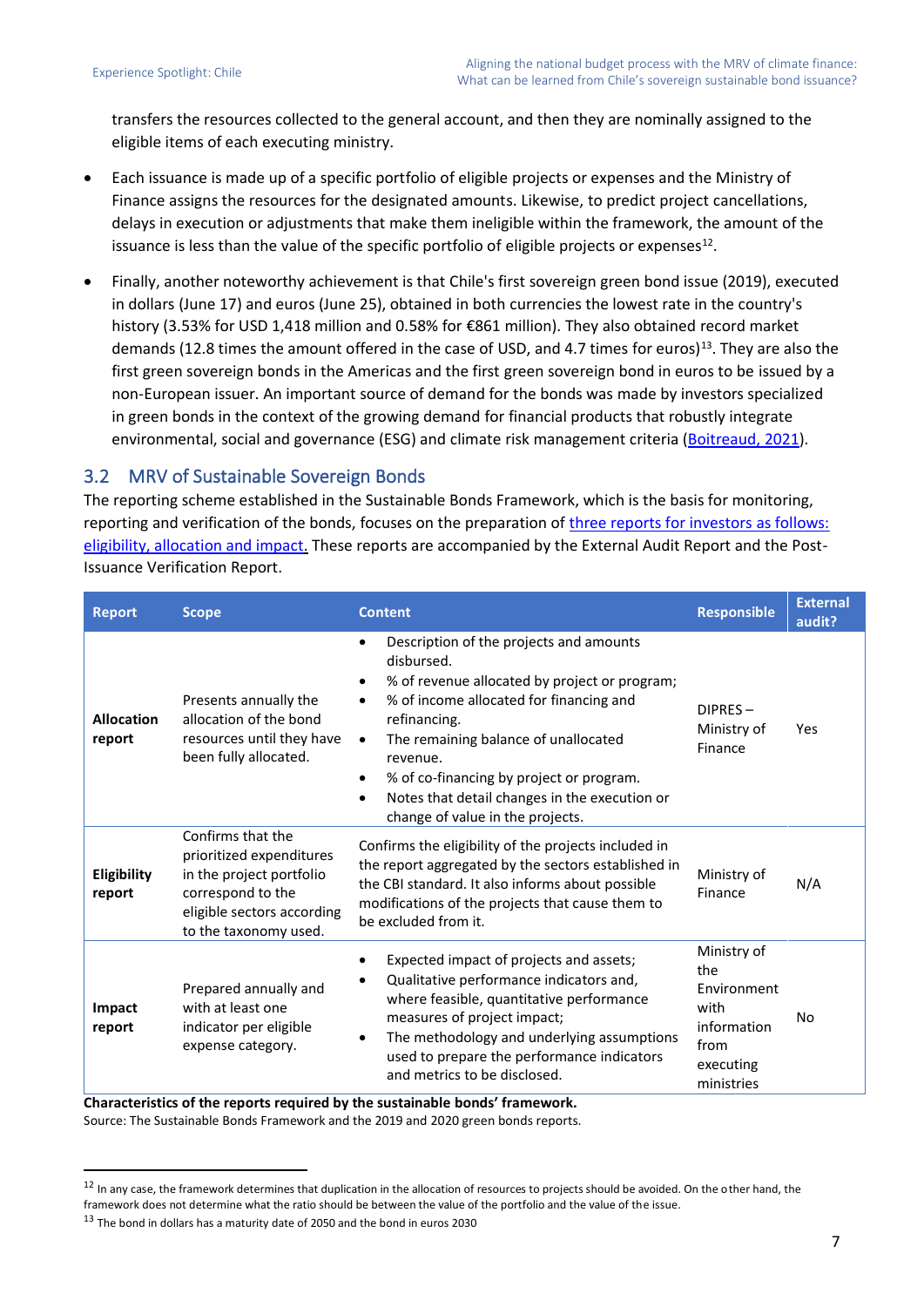## **The results of the 2019 bond issuance**

**resource allocation** report shows that the amount of the bond issue was equivalent to 54% of the value of the project portfolio and that the resources assigned that year (US \$ 589 million) are 24.8% of the total value of the issue (US \$ 2.373 million). Finally, of the resources allocated, 55% (US \$ 325 million) were to refinance 2018 expenses and 45% (US \$ 264 million) were to finance 2019 expenses. In this regard and as will be presented in the following section, the MRV of climate finance should

*Regarding the preparation of the reports, "the main lesson is that there must be good inter-ministerial coordination and an ex ante verification that the data will be available, in order to avoid problems in the generation of the reports, as well as to ensure that there will effectively be environmental / social benefits".* 

Víctor González, Ministry of Finance, Chile

capture the resources allocated to projects during 2019 since refinancing does not affect what was implemented in 2018. Notice also that the original and adjusted portfolio had values of US \$ 4,354 million and US \$ 4,222 million, respectively.

**As for the 2020 allocation report**, it includes all expenses for the 2018-2020 period (US \$ 935 million), all amounts collected through the bonds (US \$ 6,296 million), the available balance (US \$ 5,362 million) and explains adjustments to the total project portfolio, which was reduced from US \$ 8,713 million to US \$ 7,557 million (see illustration below). This is mainly explained by changes in the valuation of projects in the transportation sector. Finally, it is clarified in this report that the pandemic has delayed the execution of projects.

**The External Audit report** was carried out in accordance with the International Standard for Assurance Engagements other than the Audit or the Review of Historical Financial Information (ISAE 3000). This report specifies that an audit was carried out with a limited scope of assurance, the objective of which is to provide a certain level of assurance on whether the selected information contains material errors. In conclusion, the report specifies that the allocation and impacts are in line with the criteria established in the Green Bonds framework (in force at the time of issuance).

**The Post-Issuance Verification Report** is also prepared using the ISAE 3000 standard and the Climate Bonds Standard (version 2.1). This considers:

- The requirements to be eligible for post issuance certification. For example, the existence of a decision process to include projects in the bond, having eligible projects in accordance with the framework, having procedures to allocate resources to projects eligible, procedures for resource management while they are assigned to projects and reporting schemes.
- Verification of the technical requirements and eligibility of the projects that make up the bond portfolio.
- Eligibility requirements for post issuance certification. For example, demonstrate the maintenance of the value of the portfolio of projects for at least the value of the bond issue, (even if this implies including new projects). Additionally, the issuer must provide clarification on the period of allocation of resources if they are allocated more than 24 months after issuance.

Finally, the financing of the expenses of the third-party certifiers of the bond reports (e.g., Vigeo Eiris and EQA for the 2019 issuance) have a treatment similar to that of the vanilla bond issuance costs (e.g., procedures before the SEC among others). Also, its payment is authorized in the respective Issuance Decree<sup>14</sup> in such a way that said resources are available during the required period.

<sup>14</sup> Example of the issuance of bonds in euros in 2019 https://old.hacienda.cl/documento/descargar/id/22948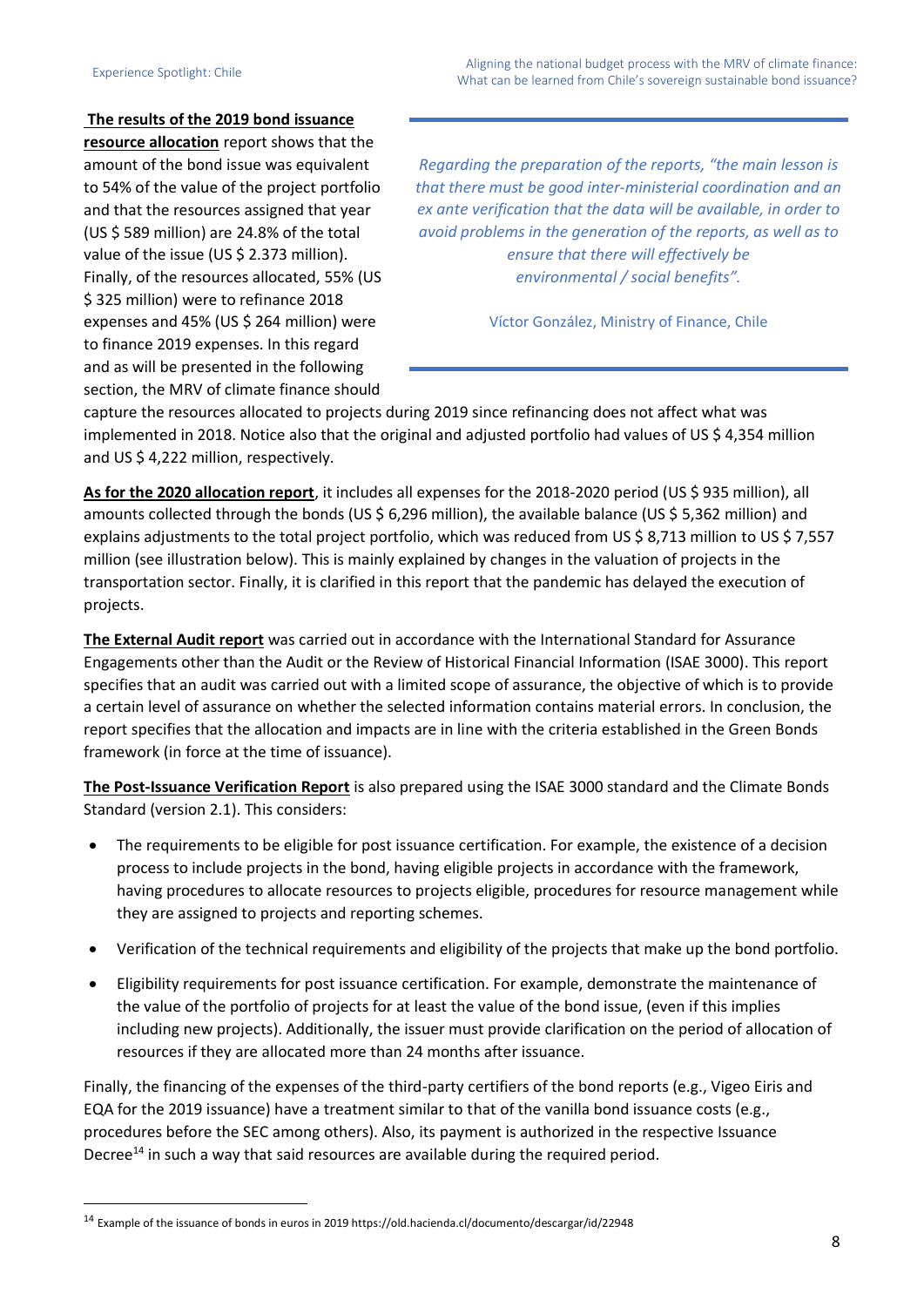

#### **Source Data from the [2019 and 2020 A](https://www.hacienda.cl/areas-de-trabajo/finanzas-internacionales/oficina-de-la-deuda-publica/bonos-sostenibles/bonos-verdes)llocation Reports***.*

## 4 Analysis: Aligning the budget process and climate finance MRV

Starting from the recognition that the MRV of the sovereign green bonds and of the climate finance systems have partially differentiated information users (in the case of bonds, the main audience is investors and for climate finance MRV the main audience is decision makers), the elements that can facilitate the alignment of the budget process with the MRV of climate finance were evaluated, along with other synergies and opportunities between these systems.

## **Alignment:**

- Inclusion of identification and registration steps for the MRV of climate finance: The inclusion of identification and registration steps *ex-ante*, as is done for sovereign bonds, would facilitate the tracking of flows once the project spending has been executed. In this sense, identification and registration should extend from sustainable bond financing to all funding sources and spending mechanisms.
- Relation between the MRV of climate finance and the MRV of Sovereign Bonds. It should be identified:
	- o whether the systems and sources of information needed for reporting and measurement/monitoring can be harmonized,
	- o whether those responsible in the ministries can be the same, and
	- o whether indicators and other related issues can be made compatible (González, 2021).
- Projects portfolio: Having a portfolio of approved projects makes the measurement of spending immediate because only the execution must be verified and there are no modifications that make specific projects ineligible to access the bond resources. Additionally, it is essential to have projects for which it is feasible to establish and estimate impacts.
- Taxonomy: The Sustainable Bonds framework and three of the four proposals to establish Chile's climate finance MRV presented in section 2 use different taxonomies. In this regard, it would be convenient to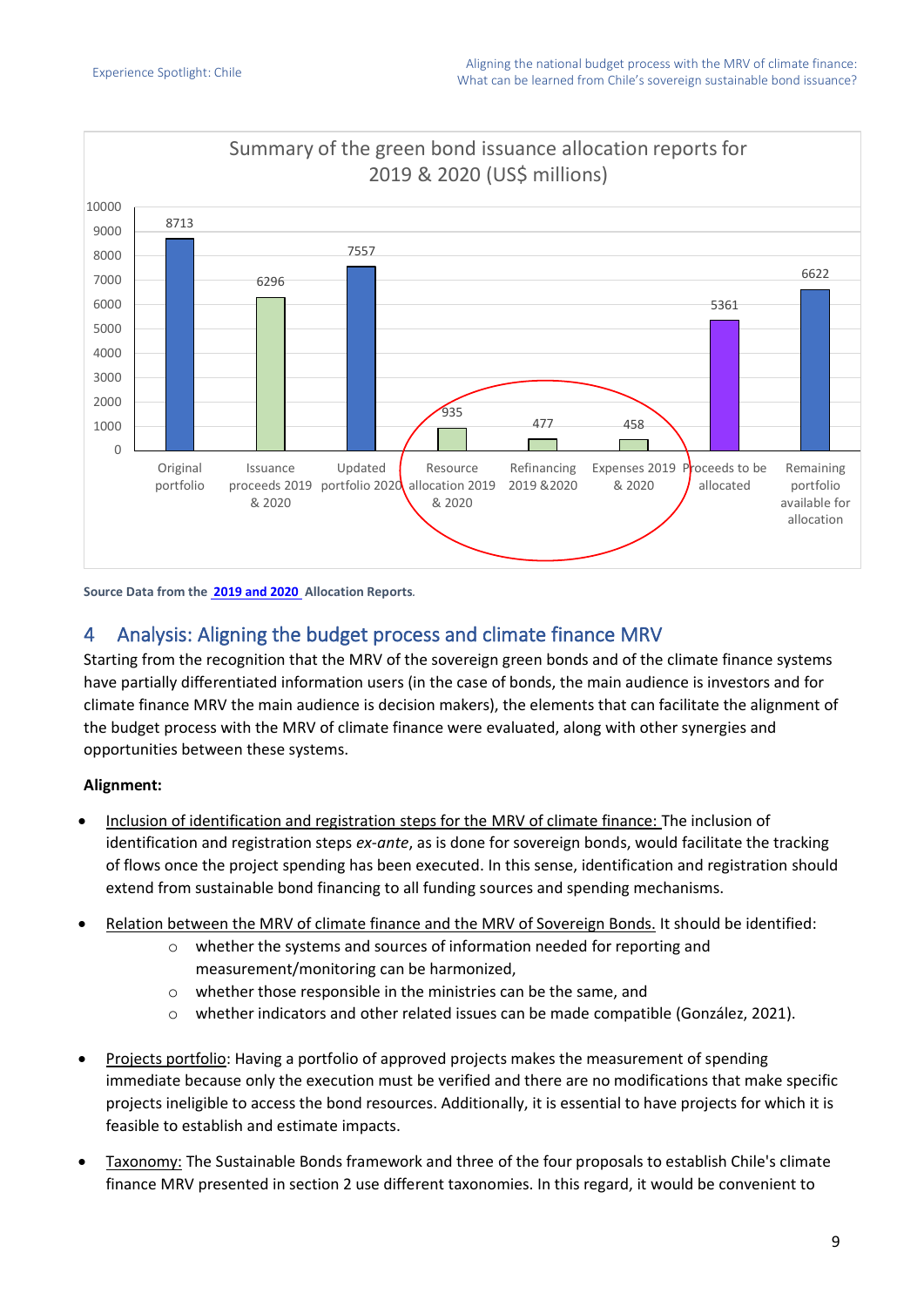assess how this is reflected in the climate financing MRV. As well, the congruence between different taxonomies should be evaluated or unified in a single country taxonomy.

## **Synergies:**

- Transaction costs: Compared to a normal bond, the process of issuing a green bond has higher transaction costs and requires more structuring and reporting time due to the need to establish effective institutional arrangements and cooperation channels between entities to identify projects and to produce the reports. This must be considered if this model is to be adopted for the MRV of climate finance.
- Avoiding double counting: Depending on whether the resources are for financing or refinancing, the MRV of climate finance should only reflect the financing for a given year because the refinanced spending component should already have been captured in the investments of previous years.
- Certification and assurance: In addition to having internal verification and quality control procedures, having external verification for climate finance, as is done with sovereign bonds, can be a good practice that strengthens processes and results.
- Unification, Formulation, and appropriation: Today Chile has a methodology to measure climate finance and three other pilot exercises that can contribute to strengthen the first. Once the development phases of the MRV climate finance system are completed with the support of cooperation and multilateral agencies, full appropriation by the entities must be achieved so that the MRV systems generate reliable information over time. In this regard, Chile's sustainable bond scheme offers a good model of ownership because the generation of reports is part of the debt management obligations of the Ministry of Finance with the support and close collaboration of the MMA.

In addition, the Colombian and Mexican experiences are summarized:

## **Mexican Experience:**

In Mexico, the sustainable finance framework integrates environmental, social and governance elements under the "SDG-consistent Sovereign Bond Framework". This framework seeks to promote sustainable finance and respond to the growing demand from investors for instruments with social and environmental impact and has an MRV system that uses the data processed in the platform established for this purpose by the National Institute of Statistics and Geography, or "INEGI" [\(www.agenda2030.mx\)](http://www.agenda2030.mx/).

The relation between the Framework and the MRV of climate finance is still in development as there is no centralization of information sources and methodologies are still being identified to harmonize information from different sources. It should be noted that the unit responsible for both systems at the level of the Ministry of Finance is the General Directorate of Green Forums and Funds (Sanchez, 2021).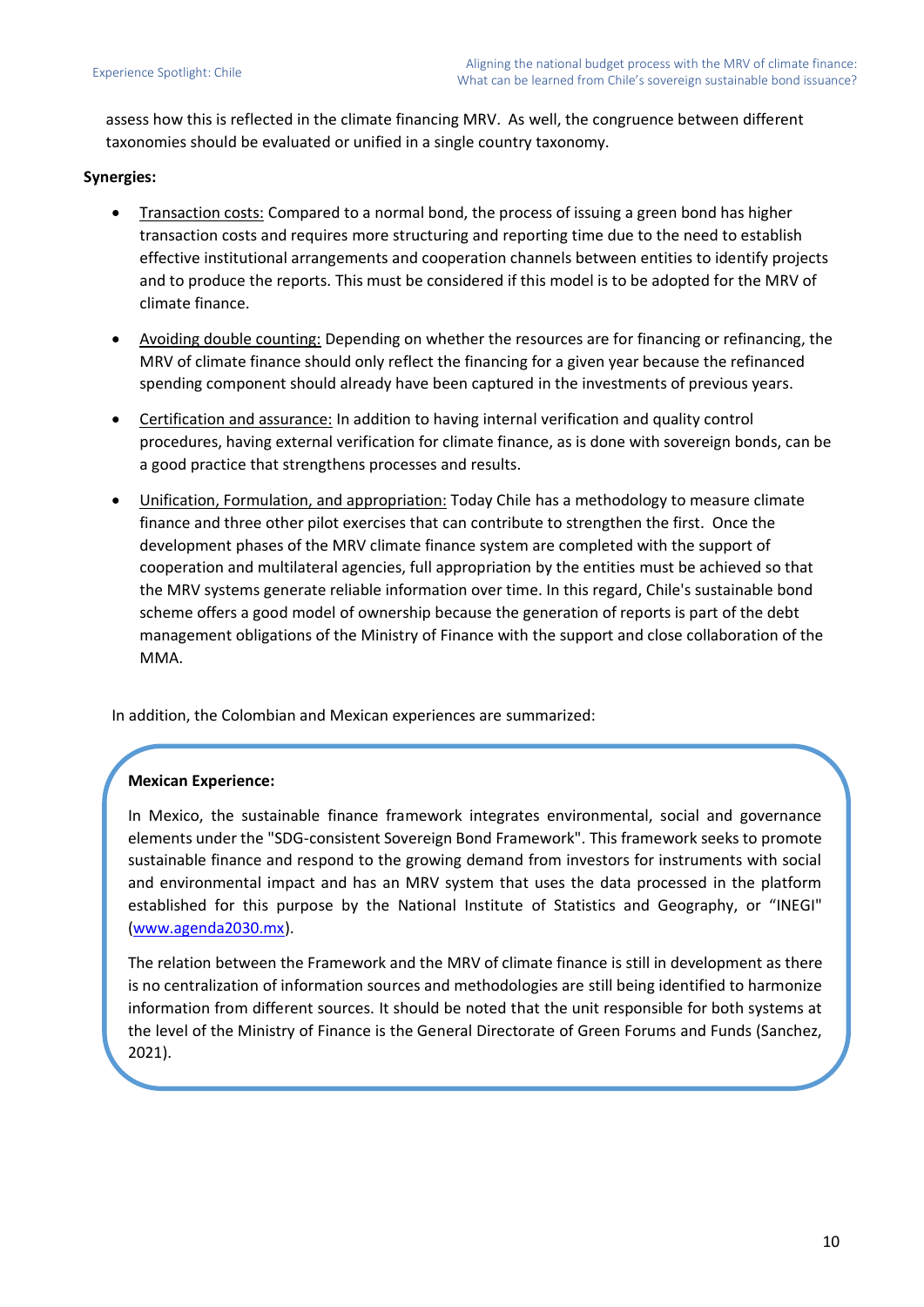### **Colombian Experience:**

#### Alignment of the budget process and the MRV of climate finance:

In Colombia, there are two processes running in parallel.

- 1) The MRV taxonomy allows tracking of the country's budget systems (national, sub-national and royalties, among others) without adhering to their own classifications, that is, the MRV reviews the entire project base, regardless of the sector or executing entity. The systems currently used for tracking by MRV are the Integrated Financial Information System (SIIF) for national investments; the Information System of the Unique Territorial Form (SISFUT) for sub-national investments (departments and municipalities); and the General System of Royalties for investments made with these resources that are also executed at the subnational level.
- 2) The Unified Public Investment and Finance System (SUIFP) is an information system that integrates the processes associated with each of the phases of the public investment cycle for the General Budget of the Nation (PGN), including, two budget tracers or markers associated with climate change and disaster risk management. However, the use of these markers is still limited by the entities and individuals who upload/formulate projects into the system, which limits their use as a tracking mechanism, although it is expected that training on this aspect will be provided in the future.

#### Articulation of the MRV of climate finance and the reports of future green bonds:

In Colombia, investment projects financed with sovereign green bonds will be registered in the SIIF. As these resources are part of the PGN, they are filtered by the Climate Finance MRV system when they appear in the execution of projects. However, from this system one cannot verify if the the origin of the resources for these projects was from the issuance of bonds.

Regarding the reports and management mechanisms of the bond issuance process, Colombia published in July 2021 the Sovereign Green Bond Issuance Framework, a document prepared jointly by the Ministry of Finance and the National Planning Department (Corbelle, 2021).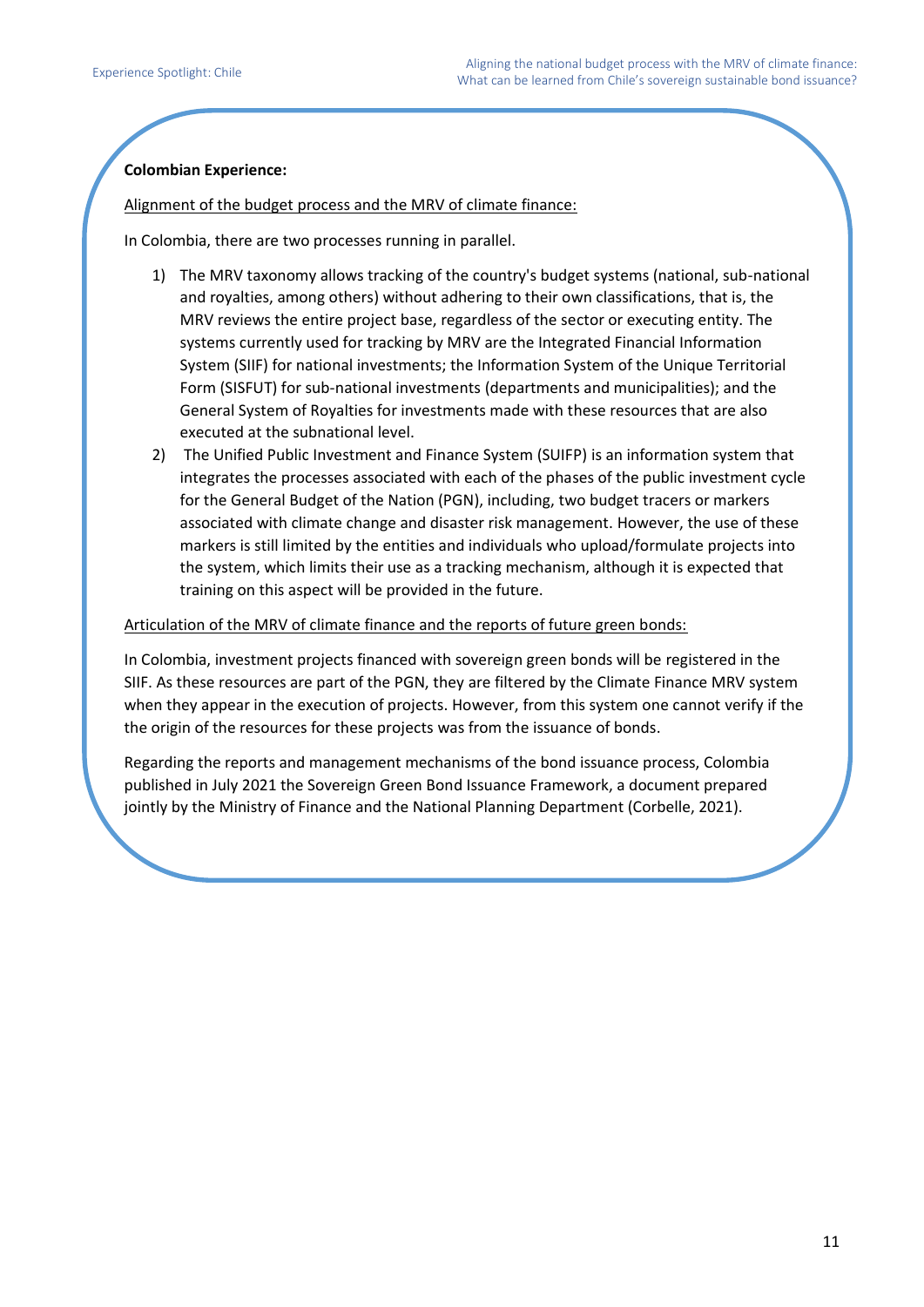# 5 Conclusions

- As climate change occupies an increasing place on the countries' agendas, management and public investment frameworks are being updated to respond to these needs. This will facilitate the tracking of climate change spending to the extent that the intentionality of the spending facilitates measurement, reporting and verification.
- In the medium term, the experience of sustainable sovereign bonds offers an investment prioritization model that can be the basis for the formulation of green budgets that make public spending fully consistent with national climate change goals and even for broader frameworks such as the Sustainable Development Goals as illustrated by the experience of Mexico.
- The success of the Sovereign Green Bonds in Chile due to the results achieved in terms of access to resources and the interest rate achieved - is a powerful signal to the private financial market about the international interest in investing in this type of projects. The foregoing emphasizes the need to develop a taxonomy that clearly identifies projects, and thus mobilizes climate finance for these types of initiatives. Finally, another challenge is to achieve the timely execution of projects to maintain the interest of investors in these assets.
- At the government agency level, these new demands require adjustments in work teams and the consolidation of cooperation processes between entities to establish robust MRV systems that allow generating reports for a multiplicity of users. In addition to the above, it is necessary to consolidate the analysis processes to evaluate the effectiveness and impacts of spending.

This project was undertaken with the financial support of: Ce projet a été réalisé avec l'appui financier de :



Environment and Climate Change Canada

Environnement et Changement climatique Canada

*For more information on this 'spotlight' or for more information on any other Spotlight Series document, contact the Technical Coordinator of the MRV Technical Subgroup of the Pacific Alliance (SGT-MRV) [Mr.](mailto:mailto:fjpintop@gmail.com?subject=Spotlight%20Paper)  [Francisco Pinto.](mailto:mailto:fjpintop@gmail.com?subject=Spotlight%20Paper)*

*Document prepared by Edgar Hernán Cruz Martínez (Consultant in climate finance). Reviewed by Francisco Pinto and Juan Felipe Franco (SGT-MRV); Scott A. Muller and Lisa Marroquín (Climate Check). Likewise, the inputs from Víctor González, (Ministry of Finance, Chile); Alfonso Galarce (Ministry of Environment, Chile); Aranxa Tatiana Sanchez and Flor Elisa Hernandez (Ministry of Finance of Mexico); Carlos Casallas and Fernando Corbelle (National Planning Department of Colombia). Special thanks for his comments and contributions to Luis Gonzáles (CLAPES, Universidad Católica de Chile).*